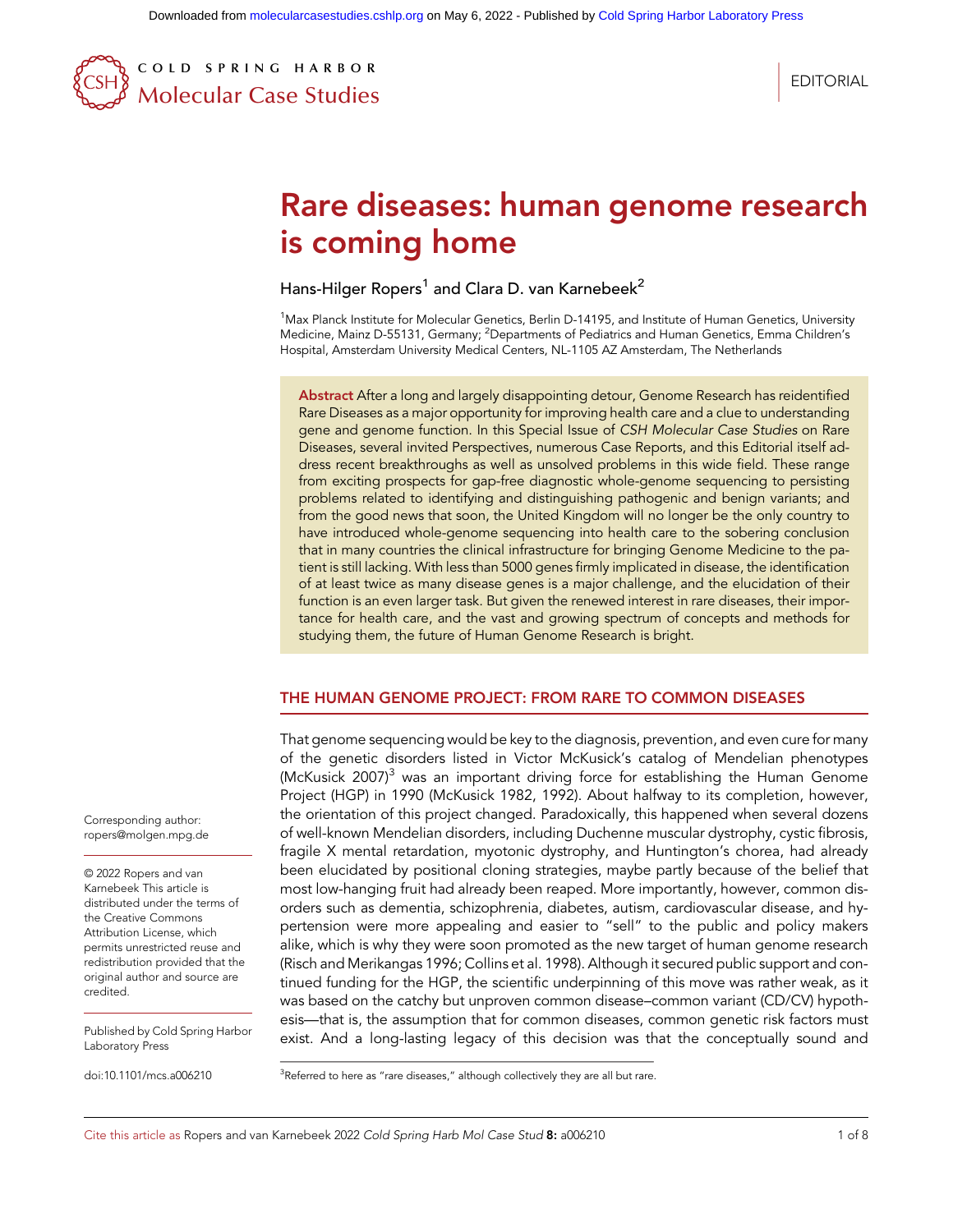

successful research into Mendelian disorders remained unpopular and vastly underfunded until well into the second decade of this millennium.

Through the years, billions were spent in search of common genetic variants and on genome-wide association studies (GWASs) to identify diagnostic and predictive markers of common diseases, despite growing concern about the doubtful validity of this concept and the meager yield of these efforts. However, because of the large number of prominent proponents of this research and their overly optimistic predictions (Bell 1998; Chakravarti 1999; Goldstein et al. 2003; Collins 2005), those critical voices were rarely heard. By 2003, several hundred thousand single-nucleotide polymorphisms (SNPs) had been identified (International HapMap Consortium 2003) and 5 years later, GWASs in large cohorts of patients and healthy individuals had indeed revealed significantly disease-associated genetic markers for a whole range of common diseases (Manolio et al. 2008). However, because of their low frequency and/or too low odds ratios, the vast majority of these SNPs turned out to be unsuitable as diagnostic or predictive markers. Also, the hope of the GWAS community that these markers would be a rich source of information about the molecular basis and the pathogenesis of the associated diseases has not materialized, except for a handful of common disorders (Ropers 2007; Maher 2008).

#### IT IS TIME TO TURN THE PAGE

In hindsight, there are plausible explanations for this sobering outcome. First, factors such as dietary habits, but also epigenetic factors and de novo mutations, seem to play a more significant role in the etiology of complex diseases than previously assumed.

Second, there are apparently no common genetic risk factors for the vast majority of common diseases—the CD/CV hypothesis is therefore misguided. For intellectual disability and autism, but also for schizophrenia and probably other common conditions, the lack of common associated markers this can be explained by the reduced fecundity of affected individuals (Power et al. 2013). Therefore, under equilibrium conditions, mutations causing these disorders will be rapidly lost from populations and replaced by others, which is why attempts to infer genetic relationships between psychiatric disorders from shared associated markers were bound to fail (Lee et al. 2013).

Moreover, as pointed out cogently and indeed irrefutably, even the concept underlying the HapMap project (Lander 1996; Terwilliger and Weiss 1998)—that is, to search for conserved haplotype blocs in the genome to reduce the number of markers needed for GWASs—turned out to have serious limitations (Weiss and Terwilliger 2000; Terwilliger and Hiekkalinna 2006).

Finally, the complexity of common diseases is often not due to multifactorial inheritance, but to genetic heterogeneity, because many clinically uniform disorders result from defects in different genes, with intellectual disability (ID) being the most heterogeneous example by far. Extrapolation from the number of known X-linked, autosomal dominant and recessive forms of ID suggests that the total number of genes implicated in ID will run into the thousands (Ropers 2010).

Because several of these facts and arguments are not new, one cannot help wondering why they have not been taken into consideration before reorienting human genome research on common disorders, and why it took almost 15 years before the most fervent supporters of this decision admitted the failure of this strategy (Zuk et al. 2012). Already in 2004, the estimated number of protein-coding human genes had dropped to 25,000 or less (International Human Genome Sequencing Consortium 2004), and soon afterward, highthroughput next-generation sequencing techniques had set the stage for the serial elucidation of single-gene disorders.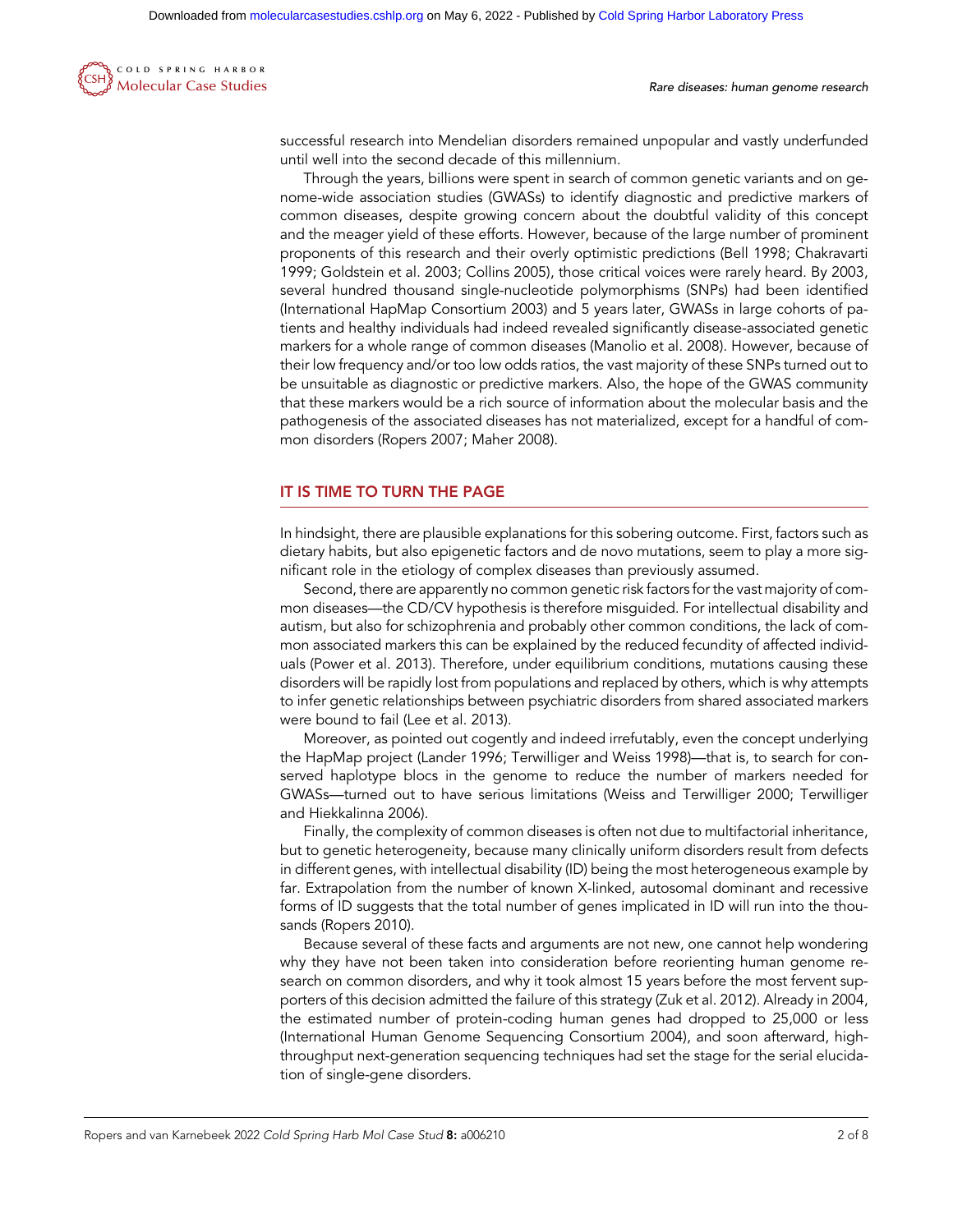

#### RARE DISEASES REENTER THE STAGE

For obvious reasons, X-chromosomal disorders were among the first to be studied, but after the cloning of the fragile X gene in 1991 (Verkerk et al. 1991), several years elapsed before the systematic search for other causes of X-linked ID picked up speed (Ropers and Hamel 2005). A little later, systematic research into recessive ID was triggered by homozygosity mapping in consanguineous families showing that this condition is extremely heterogeneous (Najmabadi et al. 2007; Kuss et al. 2011). The elucidation of dominant forms of ID received a massive boost when next-generation trio sequencing revealed that, in outbred populations, dominant de novo mutations are the predominant cause of ID (Vissers et al. 2010).

During the past decade, numerous large studies were performed to identify molecular defects underlying ID and related disorders (Najmabadi et al. 2011; Alazami et al. 2015; Karaca et al. 2015; Scott et al. 2016; Riazuddin et al. 2017; Harripaul et al. 2018; Hu et al. 2019). For X-linked (Hu et al. 2016; Martin et al. 2021) and autosomal dominant forms of ID, the yield of novel genes has been decreasing [\(https://www.sanger.ac.uk/collaboration/](https://www.sanger.ac.uk/collaboration/deciphering-developmental-disorders-ddd/) [deciphering-developmental-disorders-ddd/\)](https://www.sanger.ac.uk/collaboration/deciphering-developmental-disorders-ddd/) suggesting that the size of the relevant gene pools is limited and that most of the respective genes have already been identified. In contrast, despite many large studies performed in populations from the so-called "consanguinity belt" (Bittles 2001), the relative yield of novel genes for recessive forms of ID has been remarkably stable over time, and the overlap between subsequent samples from the same population or between unrelated ones is still small (Harripaul et al. 2018; Hu et al. 2019). In line with theoretical considerations (Ropers 2007), these observations indicate that most Mendelian disorders are recessive, and that their molecular causes are still largely unknown.

According to recent estimates, based on counts involving the entire human genome except the gene-poor Y chromosome (Nurk et al. 2021), there are almost 20,000 protein-coding genes in the human genome—that is, fivefold less than estimated at the start of the HGP. Because almost all are shared with other mammals and even vertebrates, it is very likely that at least "certain mutations in every non-redundant gene will have [negative] phenotypic consequences, either constitutively or in response to specific environmental challenges" (Chong et al. 2015). In other words, nearly all of these should be (at least conditional) disease genes. Because so far, less than 5000 human genes with disease-causing mutations have been identified, this suggests that there are at least twice as many waiting to be detected. Given that in the United Kingdom whole-genome sequencing (WGS) has been adopted as routine diagnostic measure by the NHS (Turnbull et al. 2018) and other countries are about to follow suit, it is a safe bet that henceforth the bulk of relevant genetic and clinical data needed to identify novel genes and their functions will be generated through health care and that the time for large gene hunting expeditions is over.

At present, even long-read WGS techniques have not revealed causative molecular defects in more than, say, two-thirds of diagnostic cases. But because of the unexpected frequency and complexity of large genome rearrangements revealed by optical mapping (Mantere et al. 2021) and the significantly reduced error rate and improved throughput of very-long-read nanopore sequencing (Miller et al. 2021), this could change soon.

Still, it is quite possible that a substantial portion of the missing genetic factors will not cause disease on their own but only in concert with others, resulting in di-, tri-, or even more complex polygenic disorders. Since 2018, when so-called polygenic risk scores (PRSs), calculated by integration of odds ratios for hundreds or thousands of disease-associated SNPs, were presented as markers of complex diseases (Khera et al. 2018), it has become clear that in general, their diagnostic and predictive value is much lower than that of mutations causing monogenic disorders. Like GWASs, PRSs are also plagued by stratification, and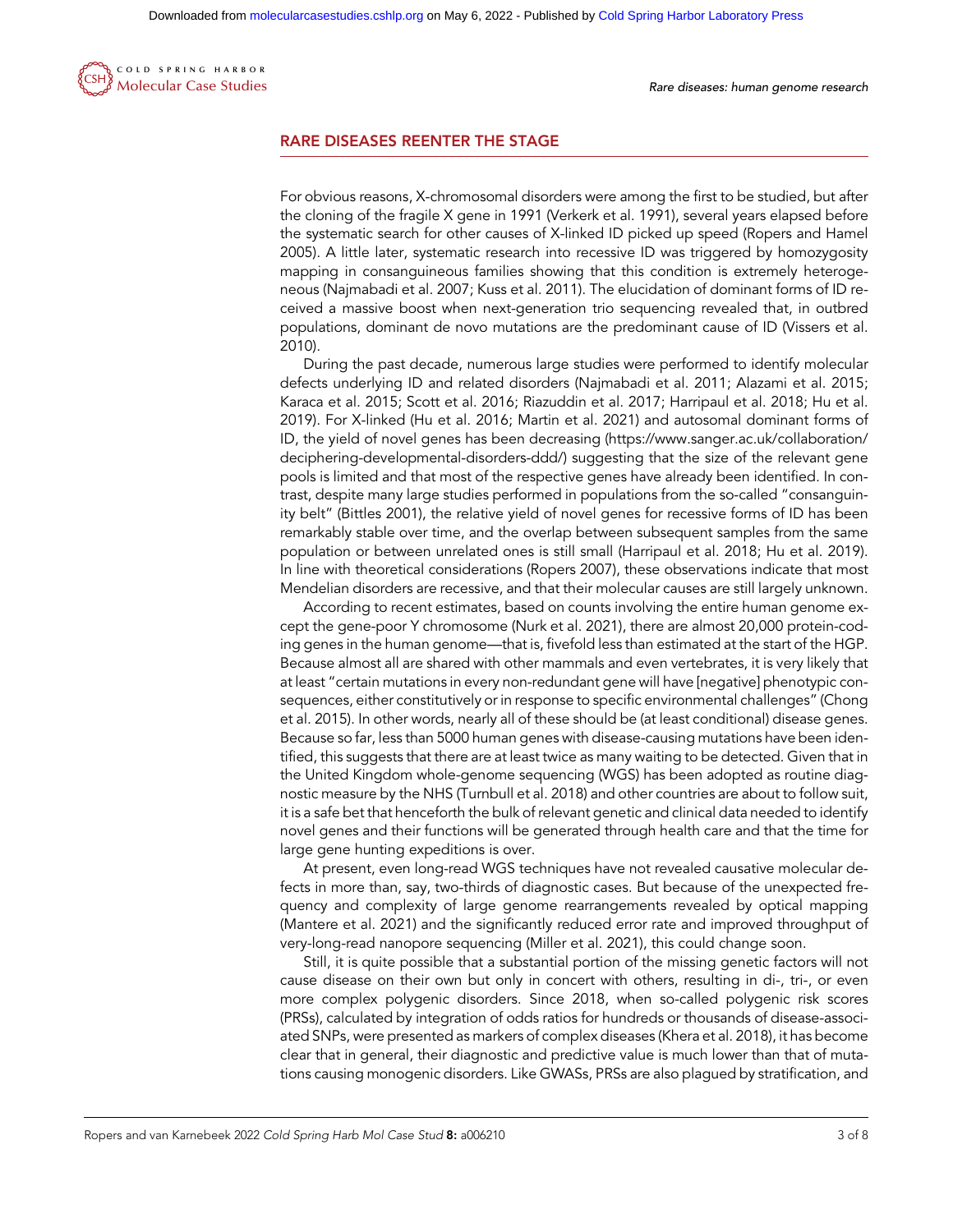

they are particularly unsuitable as starting points for unraveling the pathogenesis of complex diseases. For the vast majority of the variants that are associated with complex disease, the risk conferred by individual markers is small, and they are difficult to identify—two compelling reasons for not losing interest in the elucidation of single-gene disorders.

## WHAT THIS ISSUE CONTAINS—AND WHAT NOT YET

Celebrating this year's Rare Disease Day, this Special Issue of CSH Molecular Case Studies comprises four invited Commentaries or Perspectives on important developments in this field as well as more than a dozen short publications dealing with rare diseases.

Rachel Alvarez's "Patient perspective: my rare disease journey" sets the stage with a deeply moving account of her own disease history, her indefatigable fight for a correct diagnosis, and her determination to stay alive and to make the best of it for herself and others. As the Executive Director of Cure CMD, an international registry pushing research and therapy of congenital muscle disease, she reminds us that many "rare disorders" are severe, difficult to diagnose clinically, and often without a known molecular cause, and that despite recent progress in disease management (see van Karnebeek et al., this issue), there is presently no cure for most of these disorders. Therefore she emphasizes the importance of defining standards of care for rare diseases and their manifestations.

Although whole-exome sequencing (WES) and, more recently, WGS have added a new dimension to the diagnosis and elucidation of rare diseases, on their own these methods do not reliably detect mutations interfering with normal splicing nor regulatory mutations altering gene expression. In their Perspective entitled "Toward transcriptomics as a primary tool for rare disease investigation," Stephen Montgomery et al. review the recent literature and the impacts of sequencing RNA in a diagnostic context, concluding that "interrogation of multiple cell types through transcriptomic profiling may be an effective approach to enhancing diagnostic yield in rare disease."

In the Perspective entitled "Personalized medicine for rare genetic disorders: can we make it happen?," van Eeghen et al. provide an overview of personalized medicine for rare diseases, with a focus on inherited disorders of metabolism (IDMs). Because numerous IDMs cause neurodevelopmental disorders, they argue that recent progress in this field will also improve the chances for prevention, early detection, and treatment of early-onset brain dysfunction. Three separate articles in this issue (Coughlin et al.; Hauth et al.; Nguyen et al.) deal with monogenic disorders of metabolism that lead to neurodevelopment disorders, thereby supporting the validity of this concept.

Our present inability to reliably identify pathogenic variants is one of the central problems hampering the elucidation of rare diseases and genetic diagnosis. Approaching the problem from the other end, databases listing variants from exomes and genomes from very large cohorts of apparently healthy individuals have been generated to identify, or at least enrich, nondamaging variants (see Genome Aggregation Database, [https://gnomad](https://gnomad.broadinstitute.org) [.broadinstitute.org;](https://gnomad.broadinstitute.org) or the TOPMed Bravo database,<https://bravo.sph.umich.edu/>). Variants that are conserved between humans and other primates have been exposed to a far more stringent purifying selection because of the evolutionary distance separating these species; therefore, such shared SNVs (Sundaram et al. 2018), but also conserved structural variants, are likely benign (Kleinert and Kircher 2021).

In spite of the numerous published algorithms to predict the pathogenicity of genetic variants (e.g., see Niroula and Vihinen 2019) and the ongoing clinical implementation of WGS, not even 100 thousand of the nearly 10 billion theoretically possible SNVs in the human genome have been listed to date as pathogenic or probably pathogenic in the ClinVar database (Landrum et al. 2018), the most important diagnostic reference used by geneticists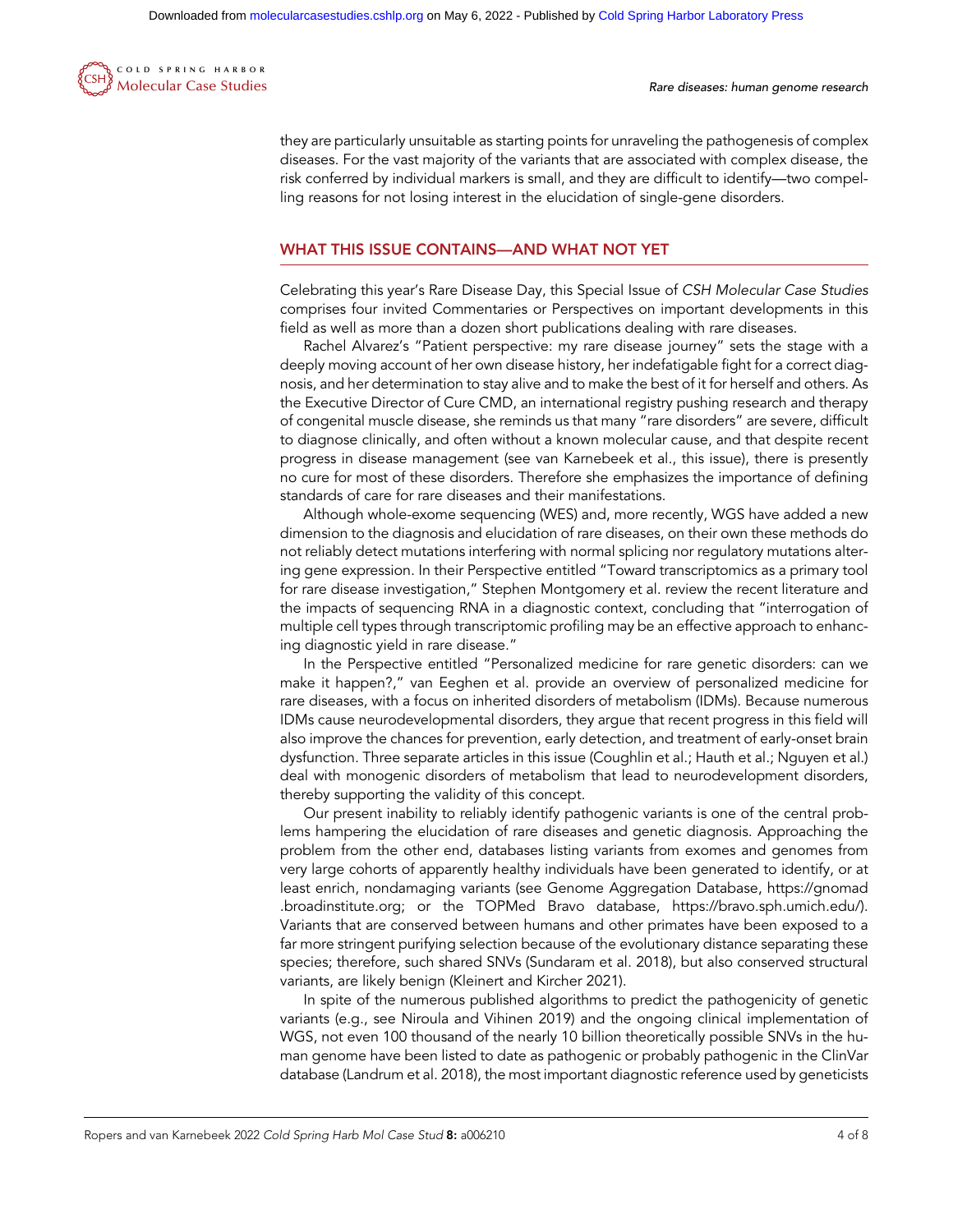

world-wide. Since the development of CRISPR–Cas9-mediated saturation genome editing, the functional consequences of all possible variants in genes or given genomic segments can also be tested experimentally (Findlay et al. 2014, 2018), and although it is not a panacea, this potent approach is rapidly gaining popularity (for review, see Findlay 2021). Finally, thanks to the recent success of artificial intelligence-based algorithms to reliably deduce the three-dimensional structure of proteins from their amino acid (and, hence, DNA) sequence (e.g., see Jumper et al. 2021), there is reason to believe that this breakthrough will also further our ability to distinguish pathogenic from neutral variants and will prioritize them for functional studies. Given the importance and complexity of this theme, which merits a more extensive presentation, it will be the topic of a separate review, to be published in the next issue of this journal.

In view of these promising developments Stephen Kingsmore has appropriately called his Perspective "2022: a pivotal year for diagnosis and treatment of rare genetic diseases." Apart from addressing the highly successful introduction of ultra-rapid WGS for critically ill neonates and infants and decreasing sequencing costs, his central themes are the equitable implementation of WGS, realized only in the United Kingdom so far, but soon in Germany, too, and the urgent need to educate medical personnel for the age of Genomic Medicine that has already begun.

All case studies presented in this issue are related to rare diseases. For each of these, there is a special reason why it has been included, often because it is educative in one way or the other, such as the detection of a recessive founder mutation that appears to be specific to patients with Syrian ancestry (Hassan et al.), the variable intrafamilial expressivity of a heterozygous TAOK1 frameshift variant (Hunter et al.), ethylmalonic encephalopathy masquerading as meningococcemia (Horton et al.), the unexpected detection of a somatic FGFR1 mutation in cultured fibroblasts of a patient with closed spinal dysraphism (Kautto et al.), or just the description of a patient with a novel, not previously reported mutation. CSH Molecular Case Studies is one of the few journals accepting plausible associations between novel DNA variants and well-described disease phenotypes, even if only supported by a single case. The reason is that is takes such first observations to trigger the search for matching cases, as amply documented by our years of contact with readers of a pioneering paper reporting all sequence variants identified by next-generation sequencing in a large cohort of families with autosomal recessive ID (Najmabadi et al. 2011).

## CONCLUSIONS AND OUTLOOK

"Tackling rare diseases through research and to enable all people living with a rare disease to receive an accurate diagnosis, care, and available therapy within 1 yr of coming to medical attention" was the vision of the International Rare Diseases Research Consortium (IRDiRC), a global collaborative initiative launched in 2011 by the European Commission and the U.S. National Institutes of Health (<https://irdirc.org/who-we-are/>). Today, a decade later, rare diseases are finally getting the attention they always deserved (Antonarakis and Beckmann 2006) but had not received for many years. Even the German government, one of the last in Europe with a blind eye for rare diseases, has recently adopted a law to implement WGS into health care (see Kingsmore, this issue). At long last, it has also joined the European "1+ Million Genomes" project ([https://digital-strategy.ec.europa.eu/en/](https://digital-strategy.ec.europa.eu/en/policies/1-million-genomes) [policies/1-million-genomes\)](https://digital-strategy.ec.europa.eu/en/policies/1-million-genomes) realizing that for the future of genome medicine and research and their successful interplay, international exchange and data sharing is essential.

Technological innovations and novel algorithms, but also databases for pathogenic or benign variants, have drastically reduced the time to diagnosis, and thanks to affordable and fast very-long-read sequencing, genetic diagnoses based on the sequence of the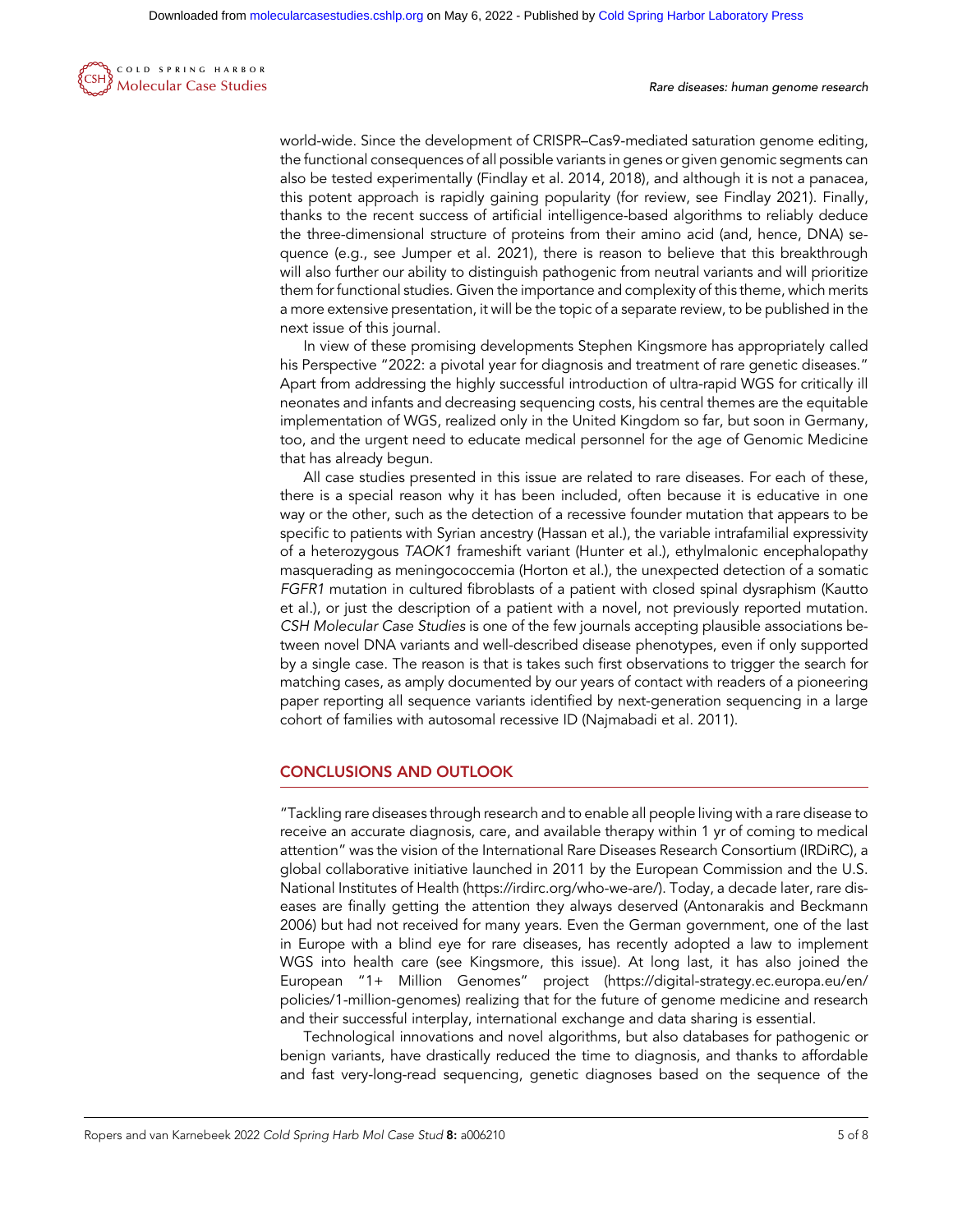

complete, truly personal genome have appeared on the horizon (Nurk et al. 2021). Although at present, the vision of IRDiRC to reduce the time to diagnosis and treatment to less than 1 year is mostly met for patients and families contacting academic or other specialized centers for rare diseases, some patients arrive there only after long diagnostic odysseys. This illustrates the urgent need to establish Genome Medicine as important aspect of medical education and training (see Kingsmore, in this issue), because the difficult truth is that in many countries, the infrastructure and training for referral to such centers is simply not there. Finally, by far not all individuals undergoing state-of-the-art diagnostics will receive a clear diagnosis, because either the underlying gene defect or the significance of identified variants may still be unknown.

This reminds us that despite the remarkable progress and the growing recognition of rare diseases as key to the understanding of gene and genome function, even its original aims defined a decade ago have not been achieved yet, and not only the identification of hitherto unknown disease genes, but above all the elucidation of their function, remains an enormous challenge.

#### Acknowledgments

The authors thank Stephen Kingsmore and Elaine Mardis for their helpful comments on an early version of this editorial and for strategic advice, Thomas Wienker for thoroughly reading and discussing the penultimate version, Ada Hamosh and Joanna Amberger for alerting us to relevant publications, Laureen Connell for numerous discussions concerning the Special Issue, and Gwendolin Ropers for her patience.

#### **REFERENCES**

- Alazami AM, Patel N, Shamseldin HE, Anazi S, Al-Dosari MS, Alzahrani F, Hijazi H, Alshammari M, Aldahmesh MA, Salih MA, et al. 2015. Accelerating novel candidate gene discovery in neurogenetic disorders via whole-exome sequencing of prescreened multiplex consanguineous families. Cell Rep 10: 148–161. doi:10.1016/j.celrep.2014.12.015
- Antonarakis SE, Beckmann JS. 2006. Mendelian disorders deserve more attention. Nat Rev Genet 7: 277–282. doi:10.1038/nrg1826
- Bell J. 1998. The new genetics in clinical practice. Brit Med J 316: 618–620. doi:10.1136/bmj.316.7131.618

Bittles A. 2001. Consanguinity and its relevance to clinical genetics. Clin Genet 60: 89–98. doi:10.1034/j.1399- 0004.2001.600201.x

- Chakravarti A. 1999. Population genetics—making sense out of sequence. Nat Genet 21: 56–60. doi:10.1038/ 4482
- Chong JX, Buckingham KJ, Jhangiani SN, Boehm C, Sobreira N, Smith JD, Harrell TM, McMillin MJ, Wiszniewski W, Gambin T, et al. 2015. The genetic basis of Mendelian phenotypes: discoveries, challenges, and opportunities. Am J Hum Genet 97: 199–215. doi:10.1016/j.ajhg.2015.06.009
- Collins FS. 2005. Personalized medicine: a new approach to staying well. Boston Globe July 17, 2005. [http://](http://archive.boston.com/news/globe/editorial_opinion/oped/articles/2005/07/17/personalized_medicine/) [archive.boston.com/news/globe/editorial\\_opinion/oped/articles/2005/07/17/personalized\\_medicine/](http://archive.boston.com/news/globe/editorial_opinion/oped/articles/2005/07/17/personalized_medicine/)
- Collins FS, Patrinos A, Jordan E, Chakravarti A, Gesteland R, Walters L. 1998. New goals for the U.S. Human Genome Project: 1998–2003. Science 282: 682–689. doi:10.1126/science.282.5389.682
- Findlay GM. 2021. Linking genome variants to disease: scalable approaches to test the functional impact of human mutations. Hum Mol Genet 30: R187-R197. doi:10.1093/hmg/ddab219
- Findlay GM, Boyle EA, Hause RJ, Klein JC, Shendure J. 2014. Saturation editing of genomic regions by multiplex homology-directed repair. Nature 513: 120-123. doi:10.1038/nature13695
- Findlay GM, Daza RM, Martin B, Zhang MD, Leith AP, Gasperini M, Janizek JD, Huang X, Starita LM, Shendure J. 2018. Accurate classification of BRCA1 variants with saturation genome editing. Nature 562: 217-222. doi:10.1038/s41586-018-0461-z
- Goldstein DB, Ahmadi KR, Weale ME, Wood NW. 2003. Genome scans and candidate gene approaches in the study of common diseases and variable drug responses. Trends Genet 19: 615-622. doi:10.1016/j.tig .2003.09.006

Competing Interest Statement The authors have declared no competing interest.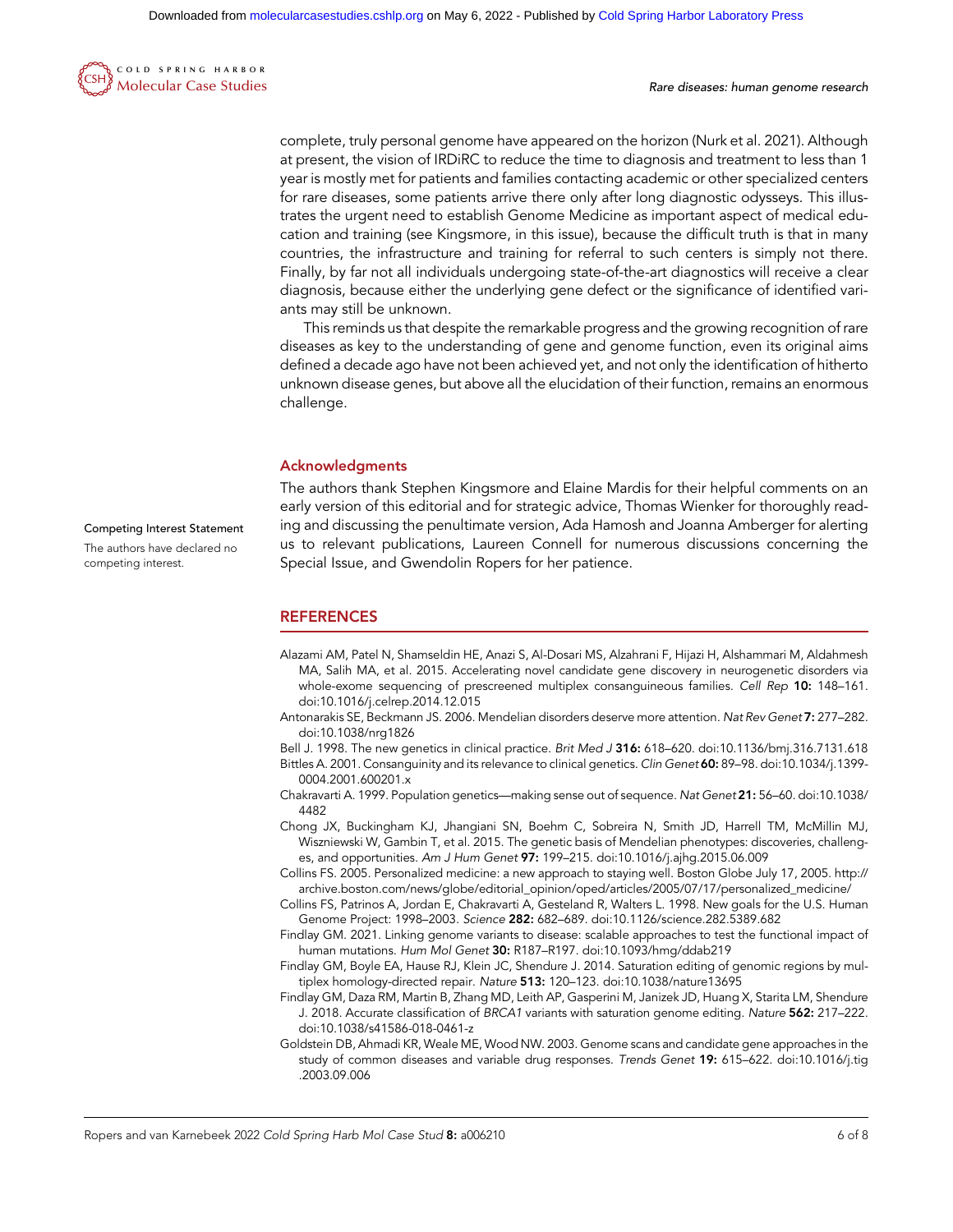

Rare diseases: human genome research

- Harripaul R, Vasli N, Mikhailov A, Rafiq MA, Mittal K, Windpassinger C, Sheikh TI, Noor A, Mahmood H, Downey S, et al. 2018. Mapping autosomal recessive intellectual disability: combined microarray and exome sequencing identifies 26 novel candidate genes in 192 consanguineous families. Mol Psychiatry 23: 973–984. doi:10.1038/mp.2017.60
- Hu H, Haas SA, Chelly J, Van Esch H, Raynaud M, de Brouwer AP, Weinert S, Froyen G, Frints SG, Laumonnier F, et al. 2016. X-exome sequencing of 405 unresolved families identifies seven novel intellectual disability genes. Mol Psychiatry 21: 133–148. doi:10.1038/mp.2014.193
- Hu H, Kahrizi K, Musante L, Fattahi Z, Herwig R, Hosseini M, Oppitz C, Abedini SS, Suckow V, Larti F, et al. 2019. Genetics of intellectual disability in consanguineous families. Mol Psychiatry 24: 1027–1039. doi:10.1038/s41380-017-0012-2
- International HapMap Consortium. 2003. The International HapMap Project. Nature 426: 789–796. doi:10 .1038/nature02168
- International Human Genome Sequencing Consortium. 2004. Finishing the euchromatic sequence of the human genome. Nature 431: 931–945. doi:10.1038/nature03001
- Jumper J, Evans R, Pritzel A, Green T, Figurnov M, Ronneberger O, Tunyasuvunakool K, Bates R, Žídek A, Potapenko A, et al. 2021. Highly accurate protein structure prediction with AlphaFold. Nature 596: 583-589. doi:10.1038/s41586-021-03819-2
- Karaca E, Harel T, Pehlivan D, Jhangiani SN, Gambin T, Coban Akdemir Z, Gonzaga-Jauregui C, Erdin S, Bayram Y, Campbell IM, et al. 2015. Genes that affect brain structure and function identified by rare variant analyses of Mendelian neurologic disease. Neuron 88: 499–513. doi:10.1016/j.neuron.2015.09 .048
- Khera AV, Chaffin M, Aragam KG, Haas ME, Roselli C, Choi SH, Natarajan P, Lander ES, Lubitz SA, Ellinor PT, et al. 2018. Genome-wide polygenic scores for common diseases identify individuals with risk equivalent to monogenic mutations. Nat Genet 50: 1219–1224. doi:10.1038/s41588-018-0183-z
- Kleinert P, Kircher M. 2021. CADD-SV—a framework to score the effects of structural variants in health and disease. bioRxiv doi:10.1101/2021.07.10.451798
- Kuss AW, Garshasbi M, Kahrizi K, Tzschach A, Behjati F, Darvish H, Abbasi-Moheb L, Puettmann L, Zecha A, Weissmann R, et al. 2011. Autosomal recessive mental retardation: homozygosity mapping identifies 27 single linkage intervals, at least 14 novel loci and several mutation hotspots. Hum Genet 129: 141-148. doi:10.1007/s00439-010-0907-3
- Lander ES. 1996. The new genomics: global views of biology. Science 274: 536–539. doi:10.1126/science.274 .5287.536
- Landrum MJ, Lee JM, Benson M, Brown GR, Chao C, Chitipiralla S, Gu B, Hart J, Hoffman D, Jang W, et al. 2018. ClinVar: improving access to variant interpretations and supporting evidence. Nucl Acids Res 46: D1062–D1067. doi:10.1093/nar/gkx1153
- Lee SH, Ripke S, Neale BM, Faraone SV, Purcell SM, Perlis RH, Mowry BJ, Thapar A, Goddard ME, Witte JS, et al. 2013. Genetic relationship between five psychiatric disorders estimated from genome-wide SNPs. Nat Genet 45: 984–994. doi:10.1038/ng.2711
- Maher B. 2008. Personal genomes: the case of the missing heritability. Nature 456: 18–21. doi:10.1038/ 456018a
- Manolio TA, Brooks LD, Collins FS. 2008. A HapMap harvest of insights into the genetics of common disease. J Clin Invest 118: 1590–1605. doi:10.1172/jci34772
- Mantere T, Neveling K, Pebrel-Richard C, Benoist M, van der Zande G, Kater-Baats E, Baatout I, van Beek R, Yammine T, Oorsprong M, et al. 2021. Optical genome mapping enables constitutional chromosomal aberration detection. Am J Hum Genet 108: 1409–1422. doi:10.1016/j.ajhg.2021.05.012
- Martin HC, Gardner EJ, Samocha KE, Kaplanis J, Akawi N, Sifrim A, Eberhardt RY, Tavares ALT, Neville MDC, Niemi MEK, et al. 2021. The contribution of X-linked coding variation to severe developmental disorders. Nat Commun 12: 627. doi:10.1038/s41467-020-20852-3
- McKusick VA. 1982. The human genome through the eyes of a clinical geneticist. Cytogenet Cell Genet 32: 7-23. doi:10.1159/000131682
- McKusick VA. 1992. Human genetics: the last 35 years, the present, and the future. Am J Hum Genet 50: 663– 670
- McKusick VA. 2007. Mendelian Inheritance in Man and its online version, OMIM. Am J Hum Genet 80: 588-604. doi:10.1086/514346
- Miller DE, Sulovari A, Wang T, Loucks H, Hoekzema K, Munson KM, Lewis AP, Fuerte EPA, Paschal CR, Walsh T, et al. 2021. Targeted long-read sequencing identifies missing disease-causing variation. Am J Hum Genet 108: 1436–1449. doi:10.1016/j.ajhg.2021.06.006
- Najmabadi H, Motazacker MM, Garshasbi M, Kahrizi K, Tzschach A, Chen W, Behjati F, Hadavi V, Nieh SE, Abedini SS, et al. 2007. Homozygosity mapping in consanguineous families reveals extreme heterogeneity of non-syndromic autosomal recessive mental retardation and identifies 8 novel gene loci. Hum Genet 121: 43–48. doi:10.1007/s00439-006-0292-0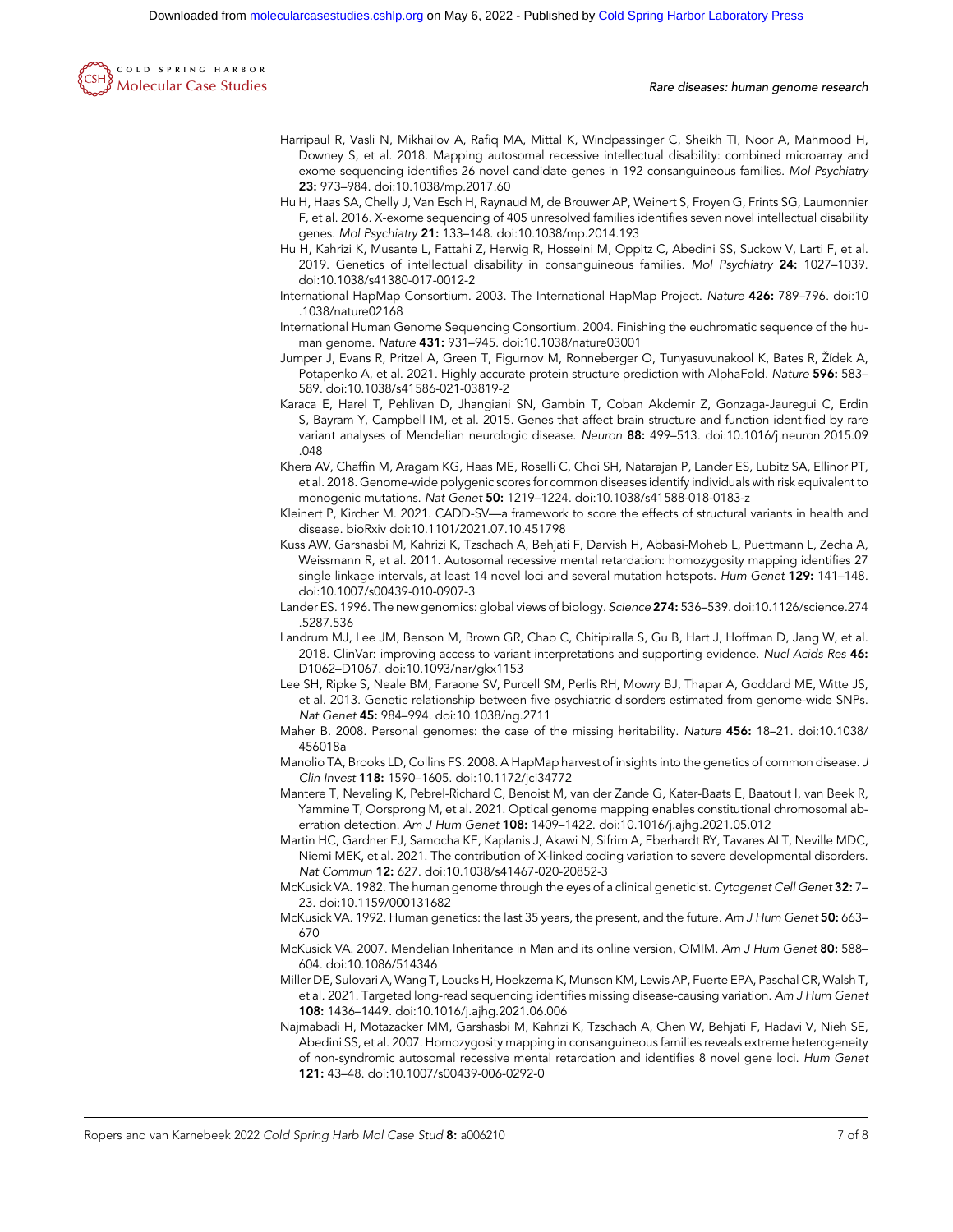Downloaded from [molecularcasestudies.cshlp.org](http://molecularcasestudies.cshlp.org/) on May 6, 2022 - Published by [Cold Spring Harbor Laboratory Press](http://www.cshlpress.com)



Rare diseases: human genome research

- Najmabadi H, Hu H, Garshasbi M, Zemojtel T, Abedini SS, Chen W, Hosseini M, Behjati F, Haas S, Jamali P, et al. 2011. Deep sequencing reveals 50 novel genes for recessive cognitive disorders. Nature 478: 57-63. doi:10.1038/nature10423
- Niroula A, Vihinen M. 2019. How good are pathogenicity predictors in detecting benign variants? PLoS Comput Biol 15: e1006481. doi:10.1371/journal.pcbi.1006481
- Nurk S, Koren S, Rhie A, Rautiainen M, Bzikadze AV, Mikheenko A, Vollger MR, Altemose N, Uralsky L, Gershman A. 2021. The complete sequence of a human genome. bioRxiv doi:10.1101/2021.05.26.445798
- Power RA, Kyaga S, Uher R, MacCabe JH, Långström N, Landen M, McGuffin P, Lewis CM, Lichtenstein P, Svensson AC. 2013. Fecundity of patients with schizophrenia, autism, bipolar disorder, depression, anorexia nervosa, or substance abuse vs their unaffected siblings. JAMA Psychiatry 70: 22-30. doi:10.1001/jamap sychiatry.2013.268
- Riazuddin S, Hussain M, Razzaq A, Iqbal Z, Shahzad M, Polla DL, Song Y, van Beusekom E, Khan AA, Tomas-Roca L, et al. 2017. Exome sequencing of Pakistani consanguineous families identifies 30 novel candidate genes for recessive intellectual disability. Mol Psychiatry 22: 1604–1614. doi:10.1038/mp.2016.109
- Risch N, Merikangas K. 1996. The future of genetic studies of complex human diseases. Science 273: 1516– 1517. doi:10.1126/science.273.5281.1516
- Ropers HH. 2007. New perspectives for the elucidation of genetic disorders. Am J Hum Genet 81: 199–207. doi:10.1086/520679
- Ropers HH. 2010. Genetics of early onset cognitive impairment. Annu Rev Genomics Hum Genet 11: 161–187. doi:10.1146/annurev-genom-082509-141640
- Ropers HH, Hamel BC. 2005. X-linked mental retardation. Nat Rev Genet 6: 46–57. doi:10.1038/nrg1501
- Scott EM, Halees A, Itan Y, Spencer EG, He Y, Azab MA, Gabriel SB, Belkadi A, Boisson B, Abel L, et al. 2016. Characterization of Greater Middle Eastern genetic variation for enhanced disease gene discovery. Nat Genet 48: 1071–1076. doi:10.1038/ng.3592
- Sundaram L, Gao H, Padigepati SR, McRae JF, Li Y, Kosmicki JA, Fritzilas N, Hakenberg J, Dutta A, Shon J, et al. 2018. Predicting the clinical impact of human mutation with deep neural networks. Nat Genet 50: 1161–1170. doi:10.1038/s41588-018-0167-z
- Terwilliger JD, Hiekkalinna T. 2006. An utter refutation of the "fundamental theorem of the HapMap". Eur J Hum Genet 14: 426–437. doi:10.1038/sj.ejhg.5201583
- Terwilliger JD, Weiss KM. 1998. Linkage disequilibrium mapping of complex disease: fantasy or reality? Curr Opin Biotechnol 9: 578–594. doi:10.1016/s0958-1669(98)80135-3
- Turnbull C, Scott RH, Thomas E, Jones L, Murugaesu N, Pretty FB, Halai D, Baple E, Craig C, Hamblin A, et al. 2018. The 100,000 Genomes Project: bringing whole genome sequencing to the NHS. Brit Med J 361: k1952. doi:10.1136/bmj.k1952
- Verkerk AJ, Pieretti M, Sutcliffe JS, Fu YH, Kuhl DP, Pizzuti A, Reiner O, Richards S, Victoria MF, Zhang FP, et al. 1991. Identification of a gene (FMR-1) containing a CGG repeat coincident with a breakpoint cluster region exhibiting length variation in fragile X syndrome. Cell 65: 905–914. doi:10.1016/0092-8674(91)90397-h
- Vissers LE, de Ligt J, Gilissen C, Janssen I, Steehouwer M, de Vries P, van Lier B, Arts P, Wieskamp N, del Rosario M, et al. 2010. A de novo paradigm for mental retardation. Nat Genet 42: 1109–1112. doi:10 .1038/ng.712
- Weiss KM, Terwilliger JD. 2000. How many diseases does it take to map a gene with SNPs? Nat Genet 26: 151-157. doi:10.1038/79866
- Zuk O, Hechter E, Sunyaev SR, Lander ES. 2012. The mystery of missing heritability: genetic interactions create phantom heritability. Proc Natl Acad Sci 109: 1193–1198. doi:10.1073/pnas.1119675109